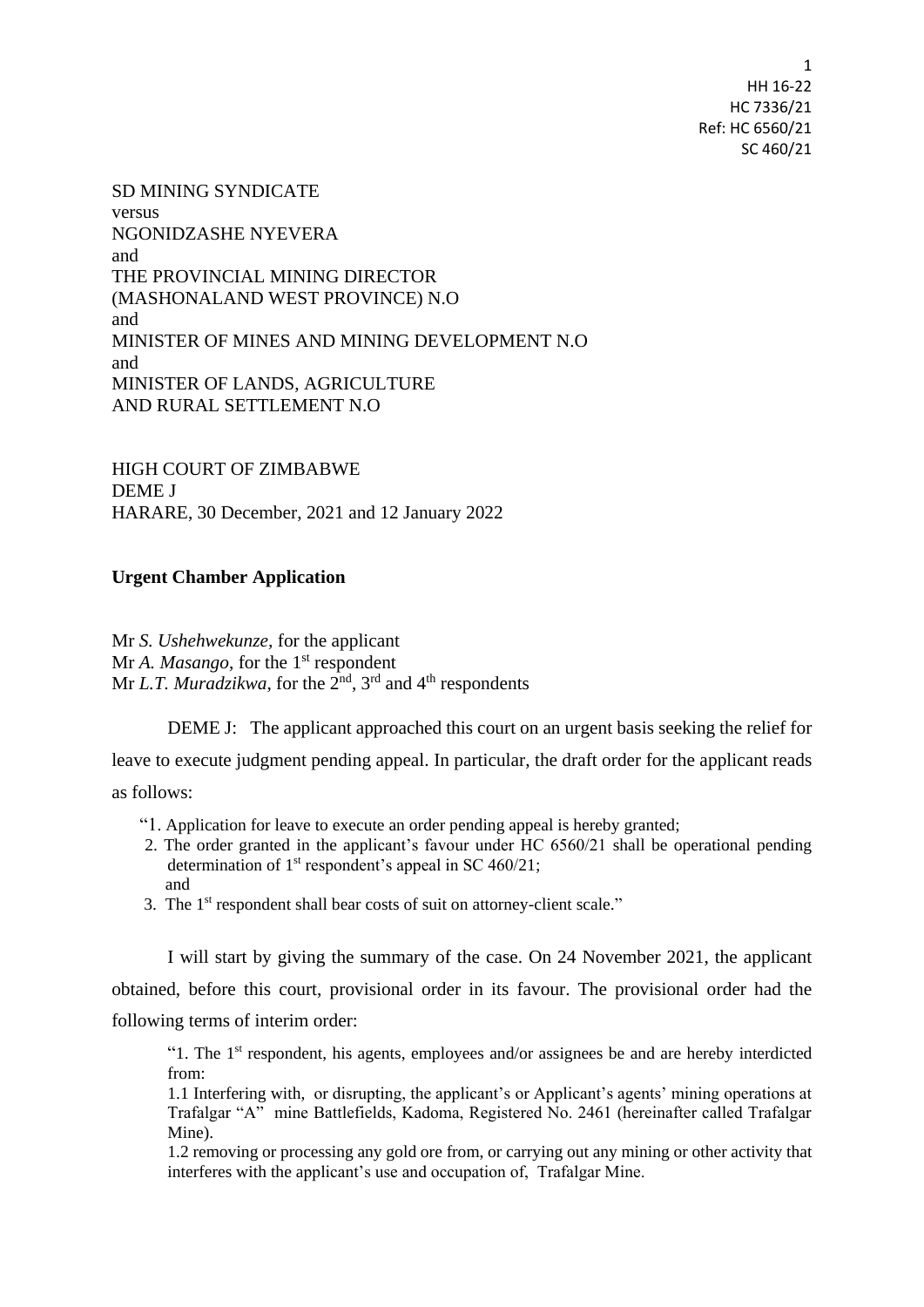2. Costs shall be in the cause."

On 26 November 2021, the 1<sup>st</sup> respondent noted an appeal against the decision of 24 November 2021. The appeal is still pending. The  $1<sup>st</sup>$  respondent's grounds of appeal are as follows:

- "1. The court *a quo* misdirected itself in fact and in law in finding that  $1<sup>st</sup>$  respondent had established a *prima facie* right yet there were material disputes of facts regarding the location of 1<sup>st</sup> respondent and the appellant's mining location which were incapable of resolution on the papers and it was an appropriate case to refer to  $2<sup>nd</sup>$  respondent in terms of s 345(1) of Mines and Minerals Act [*Chapter 21:05*].
- 2. The court *a quo* erred and misdirected itself in failing to give regard to the appellant's prospecting licence map and diagram placed before it showing the location of 1<sup>st</sup> respondent's claim where he had restricted his prospecting activities which put serious doubt on the assertions that the appellant was carrying out illegal activities at Trafalgar "A" Mine Battlefields.
- 3. The court *a quo* acted injudiciously and erroneously in fact and at law in finding without evidence that the appellant was carrying out illegal mining activities on  $1<sup>st</sup>$  respondent's mine yet 1<sup>st</sup> respondent had not attached any map, diagram or co-ordinates to show the exact location of its mining location since both the appellants and  $1<sup>st</sup>$  respondents have mining rights at Trafalgar farm.
- 4. The court *a quo* erred in finding without evidence that there were no other satisfactory remedies available to 1<sup>st</sup> respondent yet the syndicate had not utilised the provisions of the Mines and Minerals Act to redress any claims."

The applicant and Geodynamics (Pvt) Ltd entered into a tribute agreement where the latter granted mining rights to the applicant over Trafalgar Mine "A". The tribute agreement is valid for three years with effect from 1 May 2020. The applicant has attached the copy of the tribute agreement to the present application and to case number HC 6560/21 which was appealed against by the  $1<sup>st</sup>$  respondent. On the other hand, the  $1<sup>st</sup>$  respondent is claiming to have prospecting rights over his farming area being Plot 93, Trafalgar Farm.

In its founding affidavit, the applicant averred that the  $1<sup>st</sup>$  respondent has revived his conduct which interferes with its mining rights at the mine. According to the applicant, the 1<sup>st</sup> respondent is also blocking the agents of the applicant from accessing the mine by erecting fence at the mine. The applicant further alleged that the  $1<sup>st</sup>$  respondent is still removing gold ore from Trafalgar Mine for processing.

On the other hand, the  $1<sup>st</sup>$  respondent challenged the applicant to prove such facts. He highlighted that the applicant is supposed to attach supporting affidavit to support facts alleged. However, the  $1<sup>st</sup>$  respondent did not react to the issue of blocking access to mine through the erection of fence which was raised by the applicant in its founding affidavit.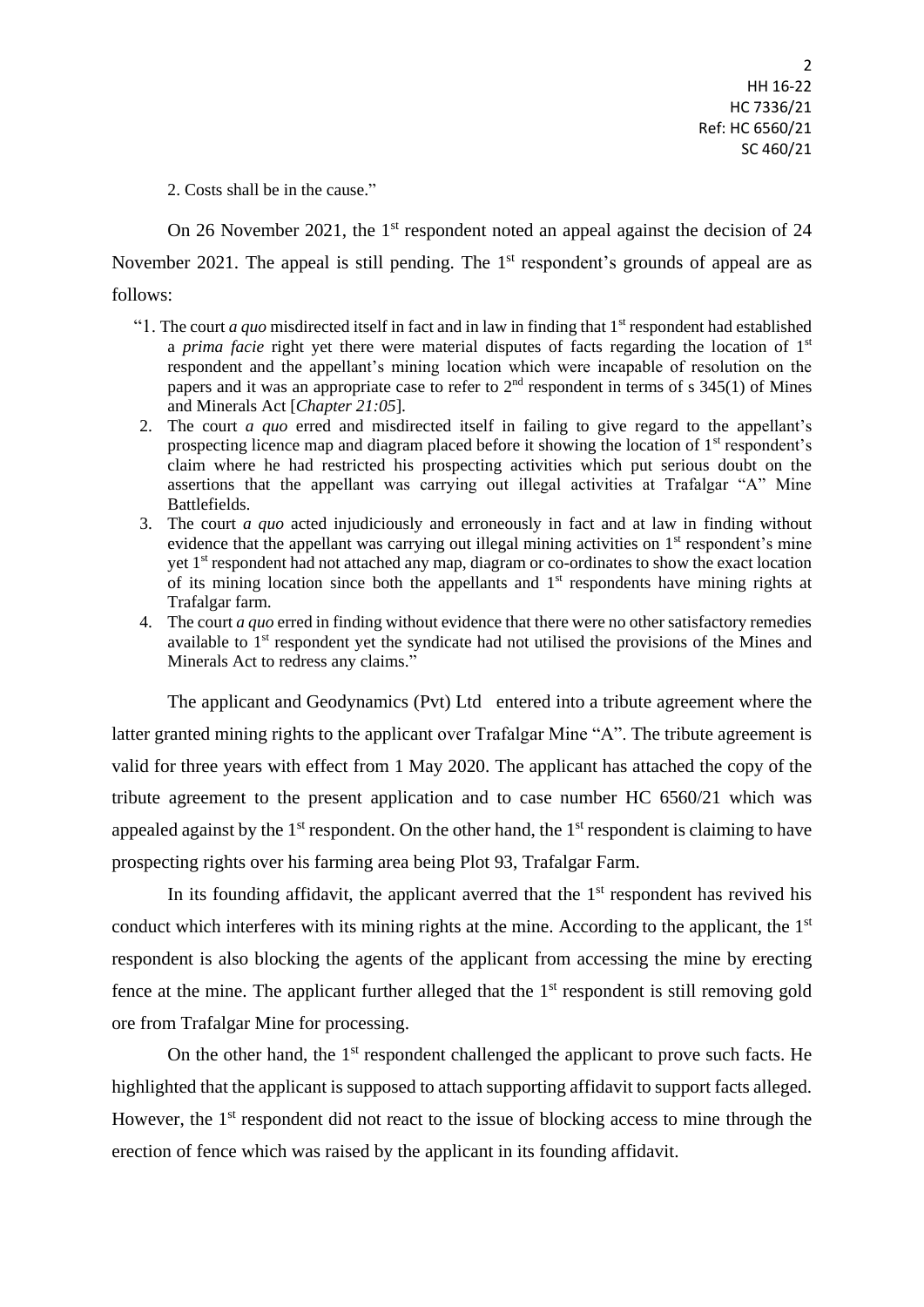The 1<sup>st</sup> respondent raised a point *in limine* to the effect that the present application is not urgent. According to  $1<sup>st</sup>$  respondent's submissions, the applicant was served with the copy of the appeal under case No. SC 460-21 on 29 November 2021 and took no action until 20 December 2021 when the Applicant chose to file this present matter. On the other hand, the applicant explained that the delay was caused by the need to finalise another litigation under case no. HC 6944/21 where the applicant was fighting for its rights against Phillimon Ndushu which involved the same mining area. The dispute was finalised, by consent, on 8 December 2021. Only after this was the applicant able to pursue the present application according to the submissions made on behalf of the applicant.

On a balance of probability, I am of the considered view that the applicant's explanation for the delay is reasonable. There was no excessive delay in approaching this court. In the case of *Nzara v Tsanyau and Others*<sup>1</sup>, the court held that a delay of eighteen days does not amount to inordinate delay.

In the case of *Kuvarega v Registrar General and Another*<sup>2</sup> , the court held that:

"What constitutes urgency is not only the imminent arrival of the day of reckoning. A matter is urgent if at the time the need to act arise, the matter cannot wait. Urgency which stems from a deliberate or careless abstention from action until the deadline draws near is not the type of urgency contemplated by the rules. It necessarily follows that the certificate of urgency or the supporting affidavit must always contain an explanation of the non-timeous action if there has been any delay."

The applicant has explained why it failed to file the present application as highlighted above. I am of the considered view that the explanation offered by the applicant in its founding affidavit in para. 29 meets the test specified in the case of *Kuvarega v Registrar and Anor* (*supra*). Paragraph 29 of the applicant's Founding Affidavit reads as follows:

"The Applicant would have approached this court a bit earlier than it has done. The explanation is it was held back by a conduct of one Phillimon Ndushu who has also been interfering with the Applicant's mining operations at the same Trafalgar Mine, prompting the applicant to again file an urgent chamber application under HC 6944-21 on 2 December 2021. The said urgent chamber application was granted with the consent of all parties therein on 8 December 2021."

Consequently, I dismiss the point *in limine* raised by the 1<sup>st</sup> respondent for the reasons highlighted above.

 $\overline{\phantom{a}}$ 

<sup>1</sup> 2014 (1) ZLR 674 (H).

<sup>2</sup> 1998 (1) ZLR 188 (H).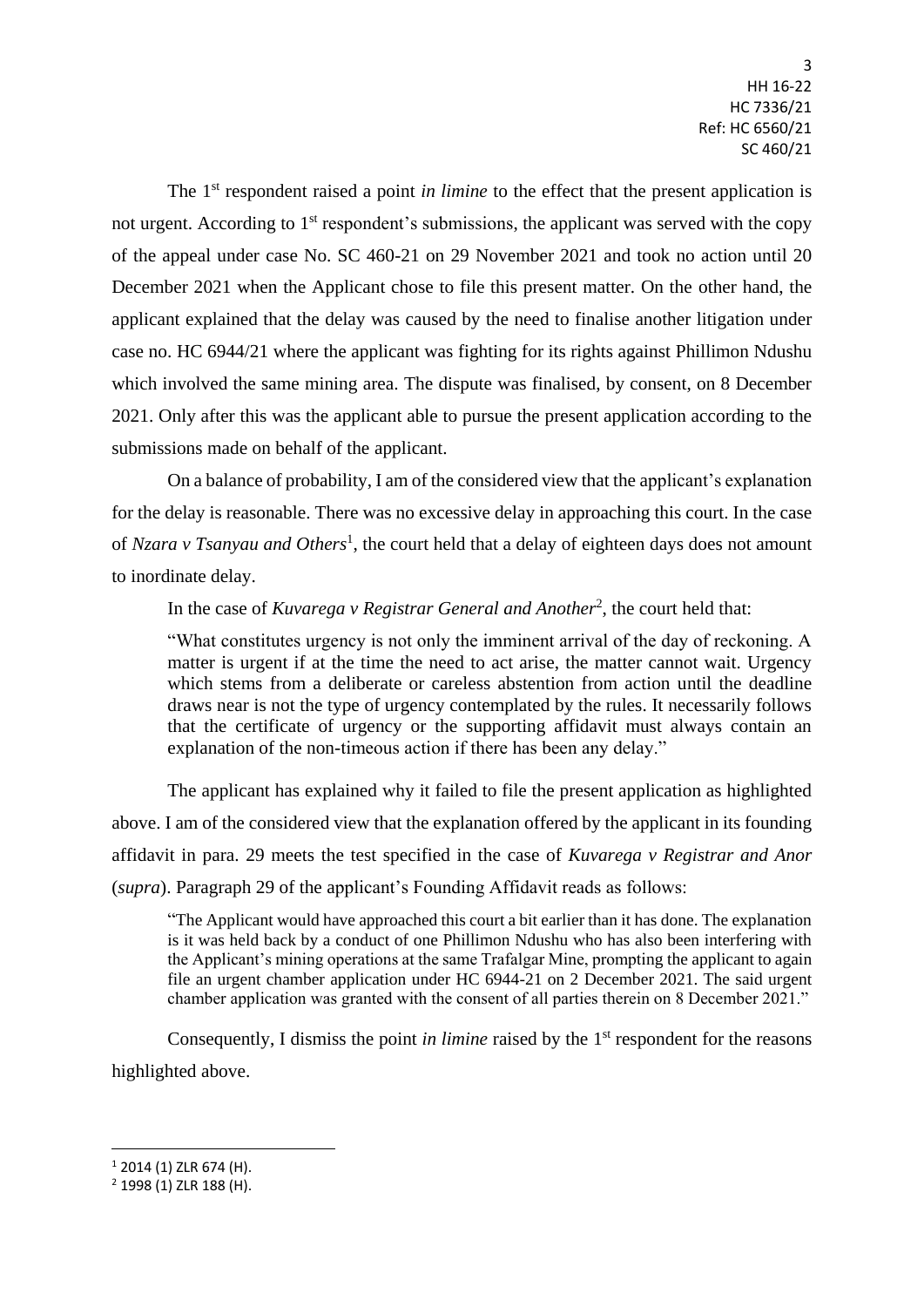I will now shift my attention to the merits of the present application. Mr *Ushehwekunze* submitted that the 1<sup>st</sup> respondent's documentation, the Prospecting Licence, Prospecting Notice and the Registration Notice are suspicious as they do not have the stamps of the  $2<sup>nd</sup>$  respondent. The applicant's counsel also submitted that the documents relied upon by the  $1<sup>st</sup>$  respondent (Prospecting Notice and Registration Notice) bear the same date, that is to say 26 July 2021 while the Prospecting Licence is not dated. The applicant submitted that he made repeated efforts to request, from the 1<sup>st</sup> respondent, for the original copies of the documentation without success.

The 1<sup>st</sup> respondent failed to explain the irregularities noted on his documentation. In the result, I find it extremely difficult to believe that the prospecting documentation in possession of the 1<sup>st</sup> respondent was issued by the  $2<sup>nd</sup>$  respondent. Thus, the documents cannot be regarded as legal documents for want of regularisation. It is the 1<sup>st</sup> respondent's obligation to tender the appropriate documentation whenever he is called upon or challenged to produce such documentation. The same documents were also filed in case number HC 6560/21 and had the same irregularities. In light of this, I am of the considered view that the  $1<sup>st</sup>$  respondent has no prospecting rights or any other mining rights requiring protection by the court for want of legal documents.

On the other hand, the applicant has produced the tribute agreement which confers mining rights upon the applicant. The 1<sup>st</sup> respondent has not challenged the tribute agreement. Rather, he is raising the issue of boundary dispute. For the court to entertain the boundary dispute, he is expected to produce legal mining documents. One cannot talk about boundary disputes in mining when one party does not have mining documents. If all parties are in possession of mining document, then it would make sense to entertain the issue of boundary dispute.

After noting an appeal against the decision of 24 November 2021, the  $1<sup>st</sup>$  respondent went on to file another application with this court under case number HC 7393/21where the  $2<sup>nd</sup>$ ,  $3<sup>rd</sup>$  and  $4<sup>th</sup>$  respondents have been cited as the respondents. Geodynamics (Pvt) Ltd was also cited in that application. The application seeks to compel the  $3<sup>rd</sup>$  and  $4<sup>th</sup>$  respondents to carry out physical visit at the disputed site. Despite the fact that the applicant has got substantial interest, the  $1<sup>st</sup>$  respondent did not cite it as one of the respondents. On being asked why the  $1<sup>st</sup>$ respondent omitted citing the applicant in HC 7393/21, the  $1<sup>st</sup>$  respondent's counsel submitted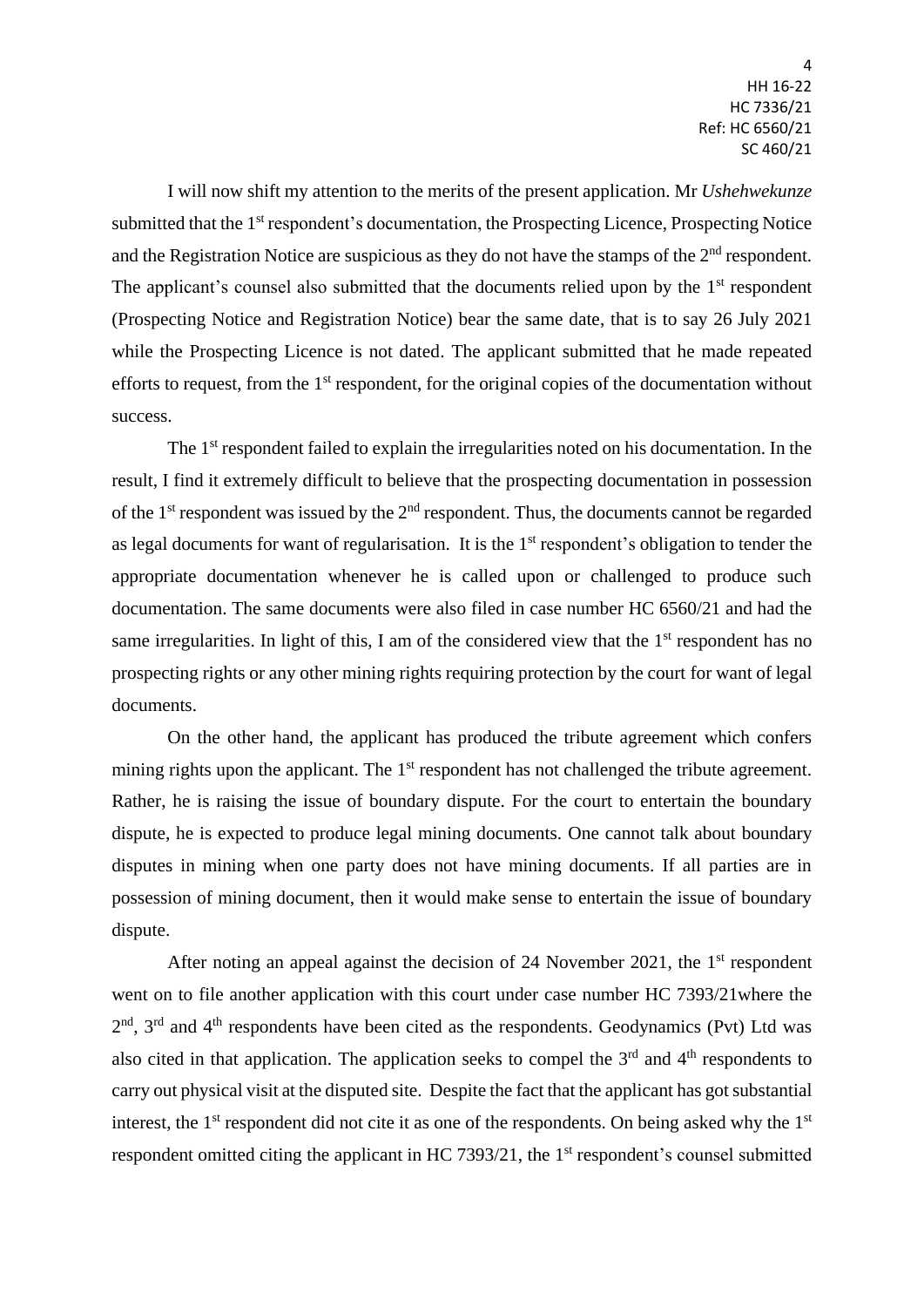that the applicant will be represented by Geodynamics (Pvt) Ltd as it is the holder of the mining certificate for the applicant's mining area. I find this explanation unsatisfactory. This leaves me with more questions than answers. One would then wonder whether the 1<sup>st</sup> respondent has got the burning desire or appetite of bringing the present mining dispute between himself and the applicant to finality. From the beginning of the dispute between the applicant and the  $1<sup>st</sup>$ respondent, Geodynamics (Pvt) Ltd has not been party to the proceedings. I am of the considered view that the 1<sup>st</sup> respondent's conduct by so doing can be best described as the desire to abuse court process.

In the case of *Old Mutual Life Assurance Company (Pvt) Ltd v Makgatho*<sup>3</sup>, the court summarised the key issues for consideration when dealing with the present application as follows:

- "1. An appellant has an absolute right to appeal and test the correctness of the decision of the lower court before he or she is called upon to satisfy the judgment appealed against.
- 2. Execution of the judgment of the lower court before the determination of the appeal will negate the absolute right that the appellant has and is generally not permissible.
- 3. Where, however, the appellant brings the appeal with no *bona fide* intention of testing the correctness of the decision of the lower court, but is motivated by a desire to either buy time or harass the successful party, the court, in its discretion, may allow the successful party to execute the judgment notwithstanding the absolute right to appeal resting in the appellant.
- 4. In exercising its discretion, the court has regard to the considerations suggested by CORBETT JA in *South Cape Corporations (Pty) Ltd* v *Engineering Management Services (Pty) Ltd* 1977 (3) SA 534 (A) at 545.
- 5. Where the judgment sounds in money and the successful party offers security *de restituendo* and the appellant has no prospects of success on appeal, the court may exercise its discretion against the appellant's absolute right to appeal.
- 6. An application for leave to execute pending appeal cannot be determined solely on the basis that the appellant has no prospects of success on appeal, especially where the whole object of the appeal is defeated if execution were to proceed (see *Woodnov Edwards and Another* 1966 RLR 335."

Given that the 1<sup>st</sup> respondent failed to produce prospecting documents issued and stamped by the 2<sup>nd</sup> respondent on two occasions, firstly under case number HC 6560/21 and in the present application, I find it difficult to imagine the prospects of success on appeal. The 1<sup>st</sup>

**.** 

<sup>3</sup> HH 39-07.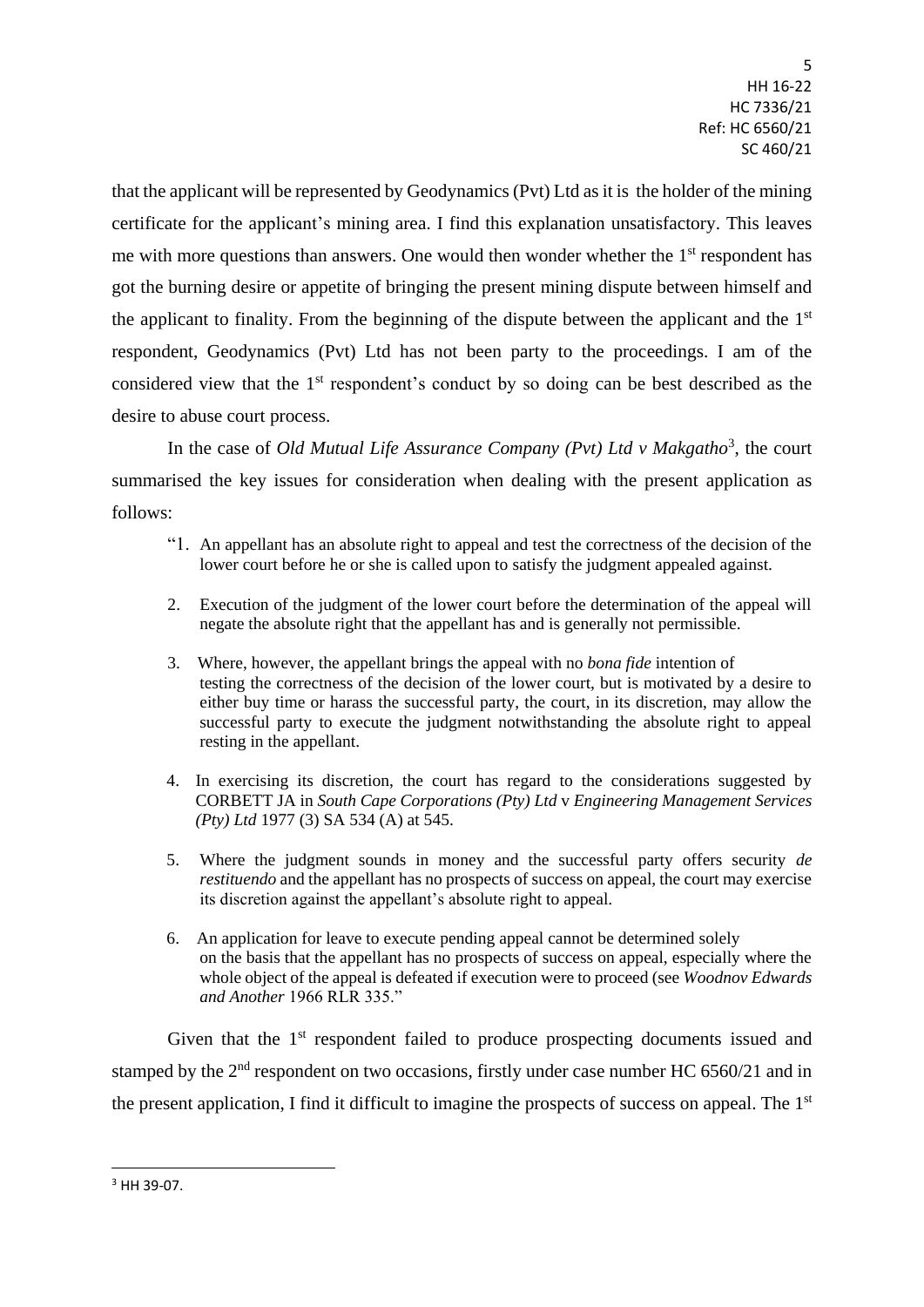respondent noted the appeal purely to abuse court process. The 1<sup>st</sup> respondent was not motivated by the *bona fide* intention to test the correctness of the decision of 24 November  $2021$  when he noted his appeal. The 1<sup>st</sup> respondent behaviour, in the circumstances, is intended to buy time or harass the applicant.

In the case of *South Cape Corporation (Pty) Ltd v engineering Management Services (Pty) Ltd<sup>4</sup> ,* cited with approval in the case of *Old Mutual Life Assurance (Pvt) Ltd v Macgatho (supra),* the court held that*:*

"In exercising this discretion (to grant leave to execute pending appeal), the court should, in my view, determine what is just and equitable in all the circumstances, and in doing so, would normally have regard, *inter alia*, to the following factors:

- (1) the potentiality of irreparable harm or prejudice being sustained by the appellant on appeal (respondent in the application) if leave to execute was were to be granted;
- (2) the potentiality of irreparable harm or prejudice being sustained by the respondent on appeal (applicant in the application) if leave to execute was refused;
- (3) the prospects of success on appeal, including more particularly the question of whether the appeal is frivolous or vexatious or has been noted not with the bona fide intention of seeking to reverse the judgment but for some indirect purpose, e.g. to gain time or harass the other party; and
- (4) where there is the potentiality of irreparable harm or prejudice to both appellant and respondent, the balance of hardship or convenience, as the case may be."

Having highlighted the 1<sup>st</sup> respondent's conduct above, it is pertinent to emphasise that the granting of the present application is just and equitable in the circumstances. The applicant is in the mining business. If the present application is not granted, this will result in irreparable prejudice or harm to the applicant's mining business given the conduct of the 1<sup>st</sup> respondent. The balance of convenience favours the applicant who is in possession of mining documents while the 1<sup>st</sup> respondent has failed to produce the legal documents for prospecting business. The 1<sup>st</sup> respondent will not suffer any prejudice as he has failed, on two occasions, to tender approved prospecting documents before the court.

The 1<sup>st</sup> respondent's counsel submitted that the present application is incompetent at law as it is not crafted as the provisional order. He also submitted that the order has a final effect. In response, the applicant's counsel referred me to the case of *Jonga v Chabata*<sup>5</sup>. He also submitted that the contemplated order does not need to have the return day as doing so would create multiplicity of cases before this court.

 $\overline{\phantom{a}}$ 

<sup>4</sup> 1977 (3) SA 534(A) at 545

 $5$  HH276-17